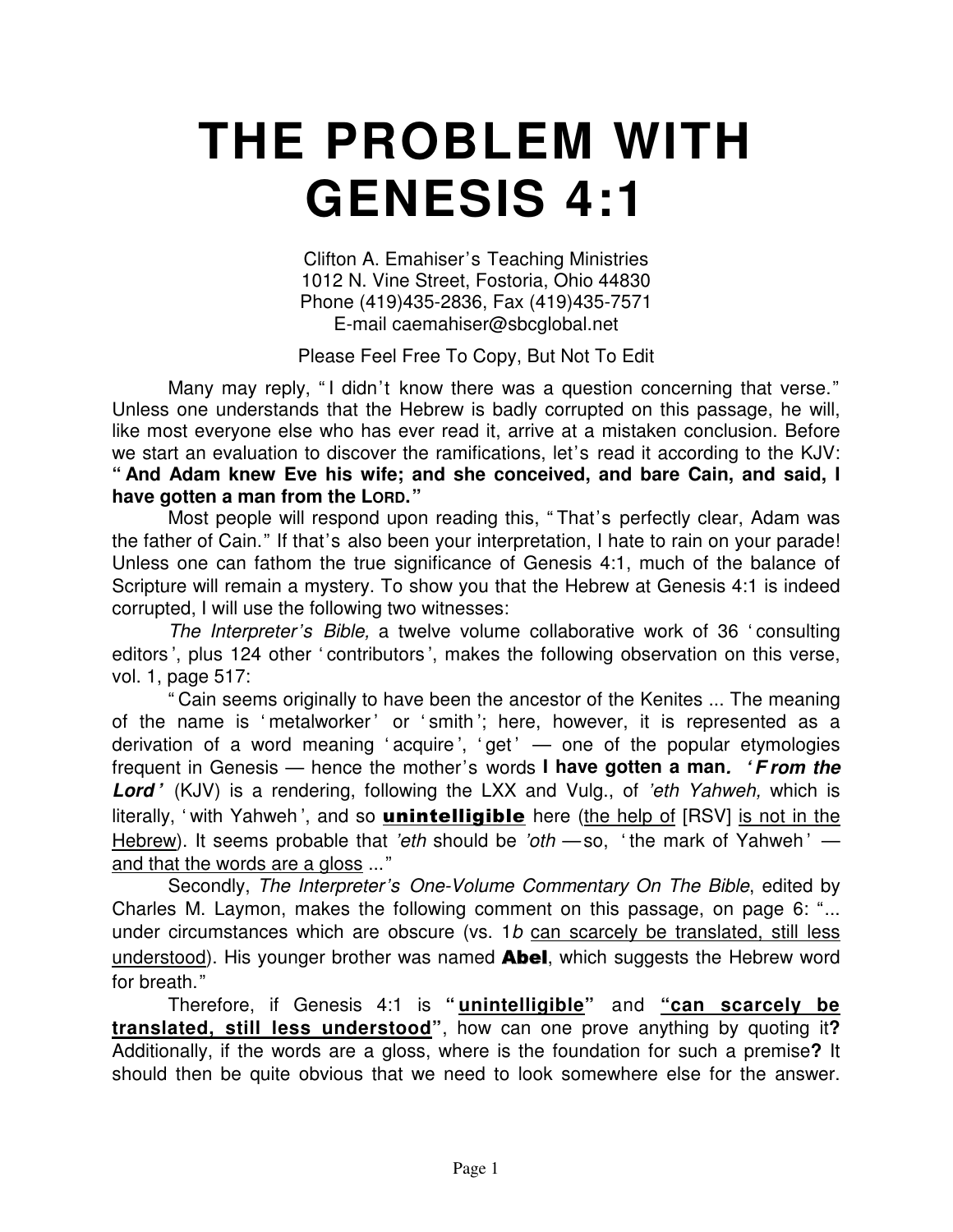Fortunately, we do have other sources, but there are those who refuse to allow them in spite of the corrupted Hebrew.

At this point, I will quote a few passages which most of the anti-seedliners claim are " Jewish " sources, and according to them should be discredited along with and including the Talmud. Inasmuch as the Torah & Old Testament are the first volume of the Talmud, then by their perverted line-of-reasoning we would have to discard the entire Old Testament from our Bibles. (How absurd!) First, in the *Aramaic Targum* (Aramaic was merely one of the languages which Messiah and his disciples knew), called pseudo-Jonathan, on Genesis 3:6, which is unique inasmuch as it identifies the angel Sammael as the " serpent ":

**" And the woman saw Sammael, the angel of death, and she was afraid and knew that the tree was good for food, and that it was a remedy for the enlightenment of the eyes, and that the tree was to be desired to make one wise. She took of its fruit and ate and also gave (***it***) to her husband and he ate."**

Again, they will also condemn the *Aramaic Targum* pseudo-Jonathan, on Genesis 4:1: **" And Adam knew that his wife Eve had conceived from Sammael the Angel (of death) and she became pregnant and bore Cain. And he was like those on high and not like those below. And she said: ' I have got a man from the angel of the** *LORD* **' ."**

This rendition of Genesis 4:1 is interesting, for it speaks of the " angel of death " plus "like those on high " and "like those below." This seems to accord with John 8:23, where Yahshua told the Canaanite variety of " Jews ": **" ... Ye are from beneath; and I am from above: ye are of this world; I am not of this world."** Satan was on high until his fall, when he fell like lightning; Luke 10:18.

The *Palestinian Targum* to Genesis 4:1: **" And Adam knew his wife Eve, who had desired the Angel; and she conceived, and bare Cain; and she said, I have acquired a man, the angel of the Lord ..."**

In another Rabbinic work: Pirke de Rabbi Eliezer, 21: **" And she saw that his likeness was not of earthly beings, but of the heavenly beings, and she prophesied and said: I have gotten a man from the Lord."**

It would appear from those references that the problem with Genesis 4:1 is an omission of some of the words of the Hebrew text. I will now quote Genesis 4:1 from the *King James Version* and I will add the potentially needed words in italics from the *Targum of Jonathan* so it will make some sense:

**" And Adam knew his wife Eve,** *who was pregnant by Sammael***, and she conceived and bare Cain,** *and he was like the heavenly beings, and not like earthly beings,* **and** *she* **said, I have gotten a man from** *the angel of* **the Lord."**

While one might not like the source of the Aramaic Targums, still he must concede that this evidence brings the Scriptures into context, and many Hebrew scholars recognize this.

One such scholar is *Clarke's Commentary,* volume 1, page 58, and he suggests a contextual problem with Genesis 4:1 as opposed to 1 John 3:12, and being aware that the meaning of the Greek word " wicked " in this instance means " Satan " says the following: "... Unless she had been under Divine inspiration she could not have called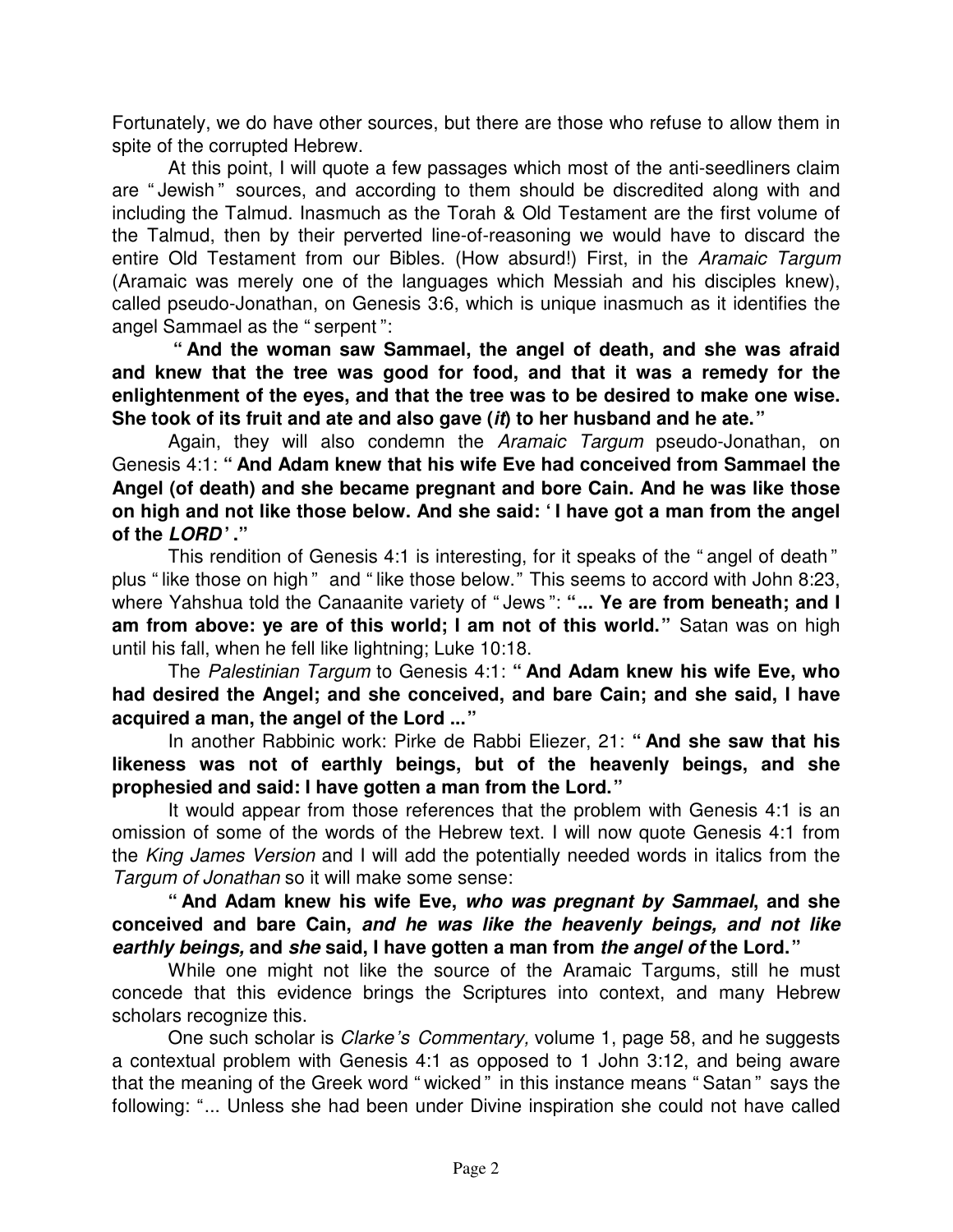her son (even supposing him to be the promised seed) *Jehovah;* and that she was not under such an influence her *mistake* sufficiently proves, *for Cain,* so far [remote] from being the Messiah, *was of the wicked one;* I John 3:12 ..."

## **THE GENESIS 3:15 & 4:1 CONNECTION**

Unless Genesis 4:1 is properly comprehended, one simply will not be able to grasp Genesis 3:14-15. Before delving into this second passage, let's take a look at it in the KJV: **" 14 And Yahweh said unto the serpent, Because thou hast done this, thou** *art* **cursed above all cattle, and above every beast of the field; upon thy belly shalt thou go, and dust shalt thou eat all the days of thy life: 15 And I will put enmity between thee and the woman, and between thy seed and her seed; it shall bruise thy head, and thou shalt bruise his heel. "**

*The Wycliffe Bible Commentary* has a better than average interpretation of Genesis 3:14-15

"14. **Cursed**  $(\text{arair})$  art thou. The Lord singled out the originator and instigator of the temptation for special condemnation and degradation. From that moment he must crawl in the dust and even feed on it. He would slither his way along in disgrace, and hatred would be directed against him from all directions. Man would always regard him as a symbol of the degradation of the one who had slandered God (cf. Isa 65:25). He was to represent not merely the **serpent race**, but the power of the evil kingdom. As long as life continued, men would hate him and seek to destroy him. 15. **I will put** enmity. The word *`êbâ* denotes the blood-feud that runs deepest in the heart of man (cf. Num 35:19, 20; Ezk 25:15-17; 35:5, 6). **Thou shalt bruise** (shup). A prophecy of a continuing struggle between the descendants of the woman and of the serpent to destroy each other. The verb  $sh\hat{u}p$  is rare (cf. Job 9:17; Ps 139:11). It is the same in both clauses. When translated *crush*, it seems appropriate to the reference concerning the head of the serpent, but not quite so accurate in describing the attack of the serpent on man's heel. It is also rendered *lie in wait for, aim at*, or (LXX) *watch for*. The Vulgate renders it *conteret*, 'bruise,' in the first instance and *insidiaberis*, 'lie in wait,' in the other clause. Thus, we have in this famous passage, called the *protevangelium***, ' first gospel,'** the announcement of a prolonged struggle, perpetual antagonism, wounds on both sides, and eventual victory for the seed of woman. God's promise that the head of the serpent was to be crushed pointed forward to the coming of Messiah and guaranteed victory. This assurance fell upon the ears of God's earliest creatures as a blessed hope of redemption."

Notice *Wycliffe* on verse 14, where he comments: " From that moment he must **crawl in the dust and even feed on it."** This became a literal fulfillment in history when the "Jews" rummaged through city dumps throughout Europe to find anything that could be repaired and peddled again to others. Not only that, but they are famous for their involvement in junkyards and landfills. Literally, they have made a business living off the refuse, filthiness and immorality of this world.

Further, *Wycliffe* adds: " He would slither his way along in disgrace, and hatred would be directed against him from all directions. Man would always regard him as a symbol of the degradation of the one who had slandered God ... He was to represent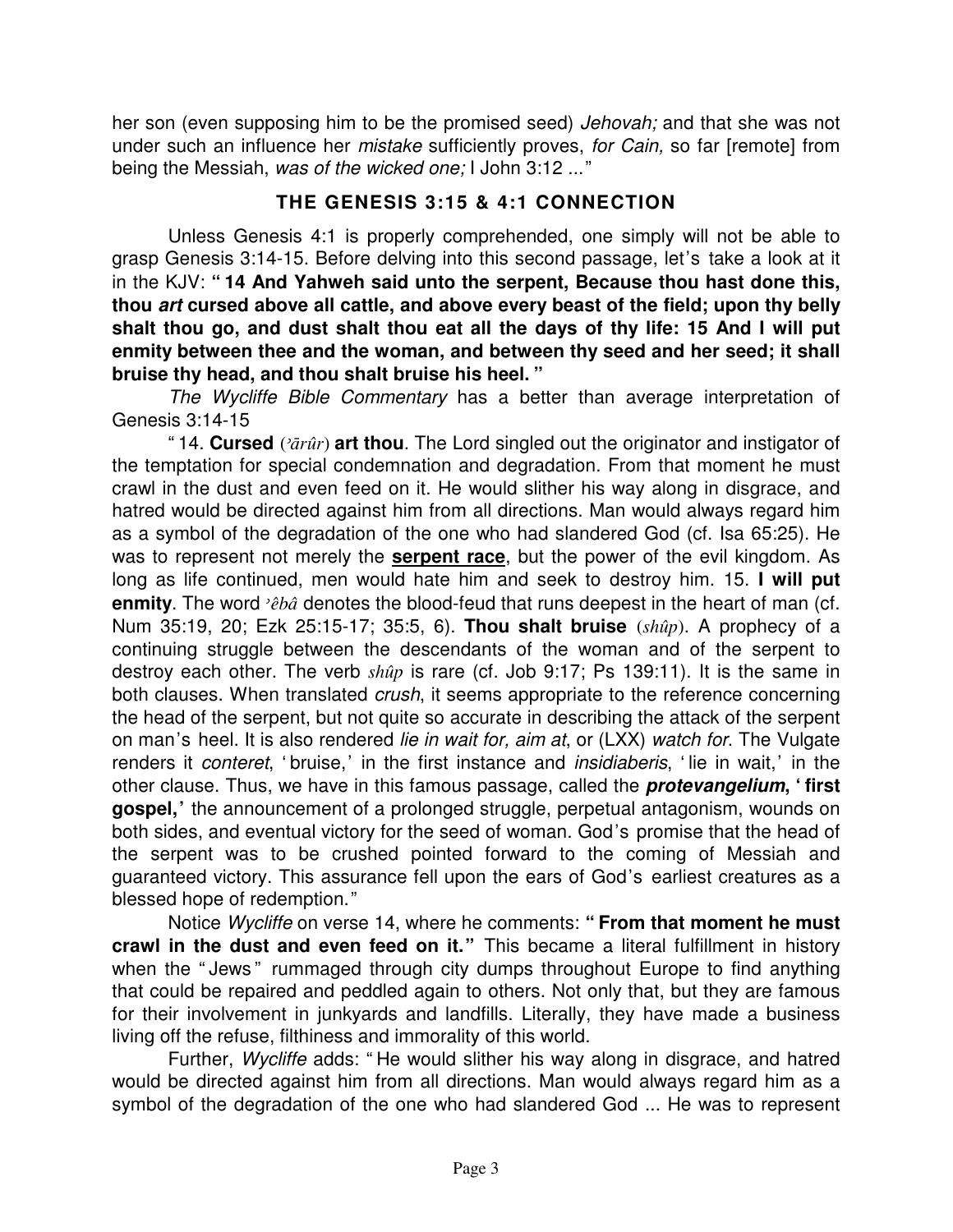not merely the **SERPENT RACE**, but the power of the evil kingdom." *[emphasis mine]* Indeed, this is a very exemplary portrayal of the descendants of Cain.

Also notice *Wycliffe's* comment in verse 15, **" It is also rendered** *lie in wait for, aim at***, or (LXX)** *watch for***."** This is interesting for, when Yahweh spoke to Cain in Genesis 4:6-7 and said to him: **" 6 And Yahweh said unto Cain, Why art thou wroth? and why is thy countenance fallen? 7 If thou doest well, shalt thou not be accepted? and if thou doest not well, sin lieth at the door ..."** The words " sin ", "lieth " and " door " describe Cain's natural genetic demeanor, and have nothing to do with a personal decision as so many claim. For instance, the meaning of the word "lieth " is described by *Strong's* as follows:

" Lieth — #7257 **râbats**, *raw-bats*': a primitive root; to *crouch* (on all four legs folded, like a recumbent animal); by implication to *recline, repose, brood, lurk, imbed*: crouch (down), fall down, make a fold, lay, (cause to, make to) lie (down), make to rest, sit."

Inasmuch as Genesis 3:15 speaks of a war between the seed (descendants) of the woman and the seed (descendants) of the serpent, this portrayal of the " seed of the serpent" is very fitting, and is manifested in the children of Cain, or the Canaanite variety of the " Jews." Notice how *Wycliffe* depicts this Two Seedline war: **" ... the announcement of a prolonged struggle, perpetual antagonism, wounds on both sides, and eventual victory for the seed of woman."** That war has been going on now for about 7,500 years. The major agenda of the " serpent" descendants of Cain is to totally destroy the " seed of the woman." Anyone who doesn't understand the *protevangelium* simply hasn't the slightest idea what is going on in the world today!

With this enlightenment on Genesis 4:1, everything else falls into its proper place, and all the supporting Scriptures for Two Seedline doctrine fit together very nicely. There can be little reasonable doubt as to the correct meaning of all the interlocking passages to Genesis 3:15. *The Protevangelion* 10:1-7 now squares with the Bible when it says (Mary's Joseph speaking); *The Lost Books of The Bible and The Forgotten books of Eden*:

**" 1 And when her sixth month was come, Joseph returned from his building houses abroad, which was his trade, and entering into the house, found the Virgin grown big: 2 Then smiting upon his face, he said, With what face can I look up to the Lord my God? or, what shall I say concerning this young woman? 3 For I received her a Virgin out of the temple of the Lord my God! and have not preserved her such! 4 Who has thus deceived me? Who has committed this evil in my house, and seducing the Virgin from me, hath defiled her? 5 Is not the history of Adam exactly accomplished in me? 6 For in the very instant of his glory, the serpent came and found Eve alone, and seduced her. 7 Just after the same manner it has happened to me ..."** *[emphasis mine]*

John 8:44 now becomes quite comprehensible. There can be little logical question, then, that Messiah was speaking of the scribes and Pharisees as being the **literal** genetic descendants of Satan through Cain. The *Smith & Goodspeed* translation renders John 8:44 like this: